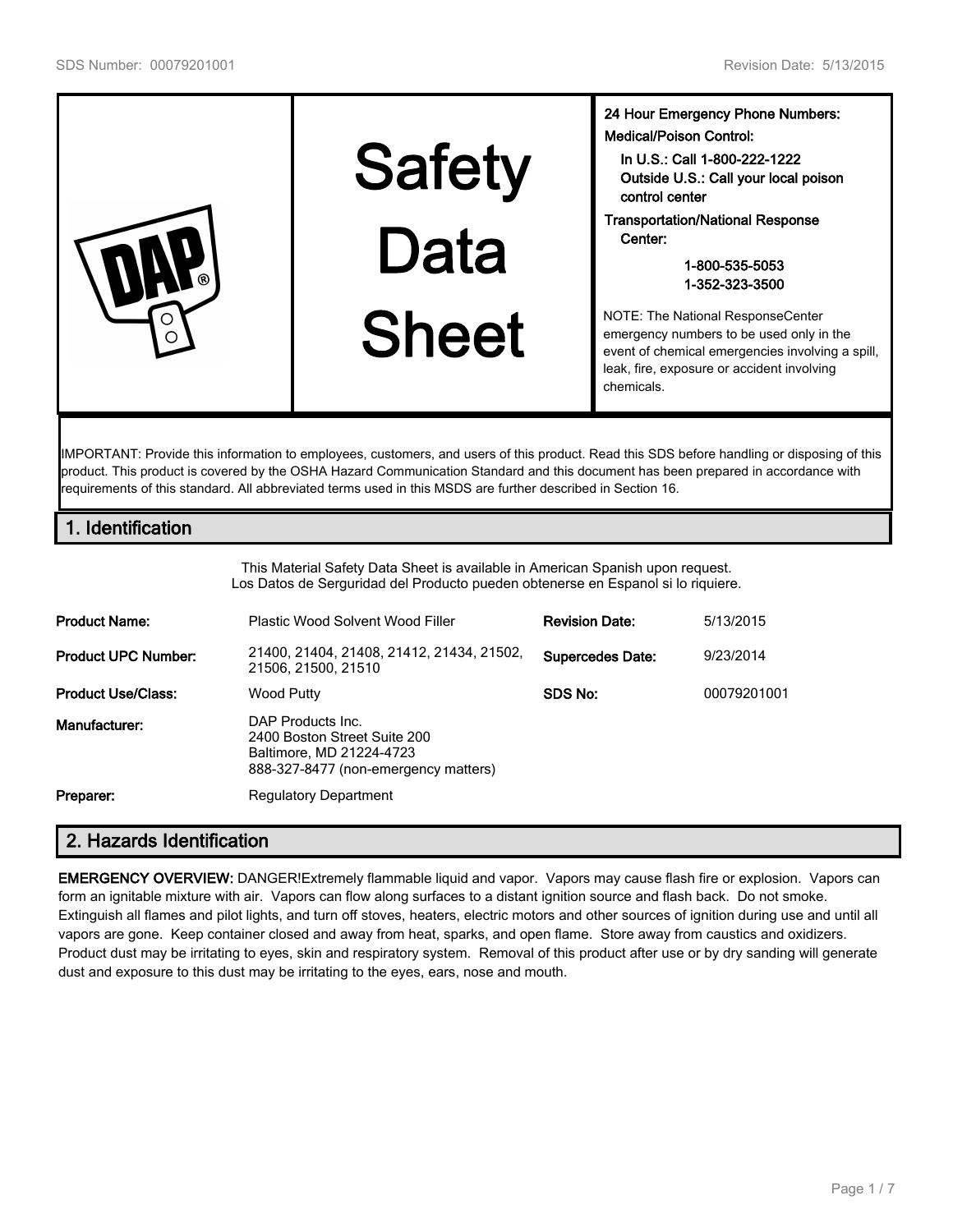### **GHS Classification**

Acute Tox. 4 Inhalation, Carc. 2, Eye Irrit. 2, Eye Irrit. 2B, Flam. Liq. 1, STOT RE 1, STOT SE 3 NE, STOT SE 3 RTI, Skin Irrit. 2

### **Symbol(s) of Product**



**Signal Word** Danger

#### **Possible Hazards**

14% of the mixture consists of ingredients of unknown acute toxicity

### **GHS HAZARD STATEMENTS**

| Flammable Liquid, category 1              | H224     | Extremely flammable liquid and vapour.                                                                                                                                                                                                                                                                                                                                                                                                                                        |
|-------------------------------------------|----------|-------------------------------------------------------------------------------------------------------------------------------------------------------------------------------------------------------------------------------------------------------------------------------------------------------------------------------------------------------------------------------------------------------------------------------------------------------------------------------|
| Skin Irritation, category 2               | H315     | Causes skin irritation.                                                                                                                                                                                                                                                                                                                                                                                                                                                       |
| Eye Irritation, category 2                | H319     | Causes serious eye irritation.                                                                                                                                                                                                                                                                                                                                                                                                                                                |
| Acute Toxicity, Inhalation, category 4    | H332     | Harmful if inhaled.                                                                                                                                                                                                                                                                                                                                                                                                                                                           |
| STOT, single exposure, category 3, RTI    | H335     | May cause respiratory irritation.                                                                                                                                                                                                                                                                                                                                                                                                                                             |
| STOT, single exposure, category 3, NE     | H336     | May cause drowsiness or dizziness.                                                                                                                                                                                                                                                                                                                                                                                                                                            |
| Carcinogenicity, category 2               | H351     | Suspected of causing cancer. Classified as Category 2 based on limited<br>evidence on human and/or animal studies. Mixtures with concentrations of<br>suspected carcinogens ingredients at concentration present between 0.1%<br>and 1.0% labelling the SDS will be optional depending on authorities. If<br>Category 2 carcinogenic present at a concentration of 1% or above labelling<br>the SDS will be expected. Routes of exposure are dependant on ingredient<br>form. |
| STOT, repeated exposure, category 1       | H372     | Causes damage to organs through prolonged or repeated exposure.                                                                                                                                                                                                                                                                                                                                                                                                               |
| Eye Irritation, category 2B               | H320     | Causes eye irritation                                                                                                                                                                                                                                                                                                                                                                                                                                                         |
| <b>GHS LABEL PRECAUTIONARY STATEMENTS</b> |          |                                                                                                                                                                                                                                                                                                                                                                                                                                                                               |
| P <sub>201</sub>                          |          | Obtain special instructions before use.                                                                                                                                                                                                                                                                                                                                                                                                                                       |
| P210                                      | smoking. | Keep away from heat, hot surfaces, sparks, open flames and other ignition sources. No                                                                                                                                                                                                                                                                                                                                                                                         |
| P240                                      |          | Ground/bond container and receiving equipment.                                                                                                                                                                                                                                                                                                                                                                                                                                |
| P241                                      |          | Use explosion-proof electrical/ventilating/lighting// equipment.                                                                                                                                                                                                                                                                                                                                                                                                              |
| P242                                      |          | Use only non-sparking tools.                                                                                                                                                                                                                                                                                                                                                                                                                                                  |
| P243                                      |          | Take precautionary measures against static discharge.                                                                                                                                                                                                                                                                                                                                                                                                                         |
| P <sub>260</sub>                          |          | Do not breathe dust/fume/gas/mist/vapours/spray.                                                                                                                                                                                                                                                                                                                                                                                                                              |
| P270                                      |          | Do no eat, drink or smoke when using this product.                                                                                                                                                                                                                                                                                                                                                                                                                            |
| P <sub>280</sub>                          |          | Wear protective gloves/protective clothing/eye protection/face protection.                                                                                                                                                                                                                                                                                                                                                                                                    |
| P <sub>281</sub>                          |          | Use personal protective equipment as required.                                                                                                                                                                                                                                                                                                                                                                                                                                |
| P302+P352                                 |          | IF ON SKIN: Wash with plenty of water/                                                                                                                                                                                                                                                                                                                                                                                                                                        |
| P305+P351+P338                            |          | IF IN EYES: Rinse cautiously with water for several minutes. Remove contact lenses, if<br>present and easy to do. Continue rinsing.                                                                                                                                                                                                                                                                                                                                           |
| P308+P313                                 |          | IF exposed or concerned: Get medical advice/attention.                                                                                                                                                                                                                                                                                                                                                                                                                        |
| P312                                      |          | Call a POISON CENTER or a doctor if you feel unwell.                                                                                                                                                                                                                                                                                                                                                                                                                          |
| P337+P313                                 |          | If eye irritation persists: Get medical advice/attention.                                                                                                                                                                                                                                                                                                                                                                                                                     |
| P362                                      |          | Take off contaminated clothing.                                                                                                                                                                                                                                                                                                                                                                                                                                               |
| P403+P233                                 |          | Store in a well-ventilated place. Keep container tightly closed.                                                                                                                                                                                                                                                                                                                                                                                                              |
| P403+P235                                 |          | Store in a well-ventilated place. Keep cool.                                                                                                                                                                                                                                                                                                                                                                                                                                  |

# **3. Composition/Information on Ingredients**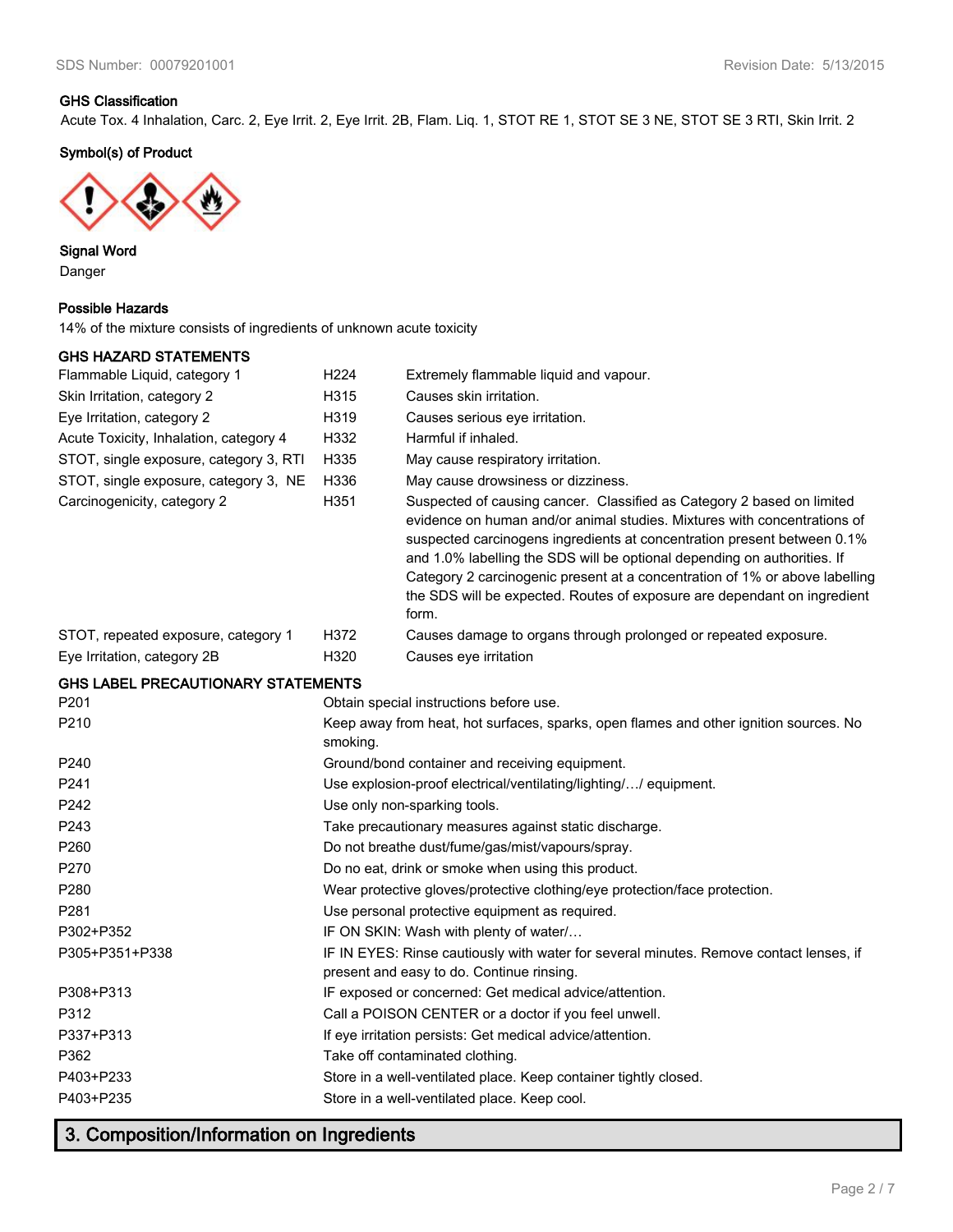| <b>Chemical Name</b>          | CAS-No.    | Wt. % GHS Symbols      | <b>GHS Statements</b>     |
|-------------------------------|------------|------------------------|---------------------------|
| Limestone                     | 1317-65-3  | 25-50 GHS07            | H332                      |
| Acetone                       | 67-64-1    | 25-50 GHS02-GHS07      | H <sub>225</sub> -319-336 |
| n-Butyl acetate               | 123-86-4   | 10-25 GHS02-GHS06      | H225-330-336              |
| Cellulose                     | 9004-34-6  | 10-25 GHS06            | H331                      |
| Plasticized cellulose nitrate | 9004-70-0  | 2.5-10 GHS02           | H <sub>228</sub>          |
| Titanium dioxide              | 13463-67-7 | 1.0-2.5 No Information | No Information            |
| Isopropyl alcohol             | 67-63-0    | 1.0-2.5 GHS02-GHS07    | H225-319-332-336          |

The text for GHS Hazard Statements shown above (if any) is given in the "Other information" Section.

### **4. First-aid Measures**

**FIRST AID - INHALATION:** Move to fresh air.

**FIRST AID - SKIN CONTACT:** Wash off with soap and water.

**FIRST AID - EYE CONTACT:** Flush eye(s) immediately with plenty of water.

**FIRST AID - INGESTION:** Do not induce vomiting.

### **5. Fire-fighting Measures**

**UNUSUAL FIRE AND EXPLOSION HAZARDS:** Eliminate sources of ignition: heat, electrical equipment, sparks and flames. Vapors can form an ignitable mixture with air. Vapors can flow along surfaces to a distant ignition source and flash back. Vapors may form explosive mixtures with air. Will ignite if exposed to intensive heat or open air. Store away from caustics and oxidizers. Containers may explode if exposed to extreme heat. Empty containers retain product residue (liquid and/or vapor). Vapor can ignite potentially causing an explosion.

**SPECIAL FIREFIGHTING PROCEDURES:** Use a self-contained breathing apparatus with full facepiece operated in pressuredemand or other positive pressure mode. Cool fire-exposed containers using water spray.

**EXTINGUISHING MEDIA:** Carbon Dioxide, Dry Chemical, Foam, Water Fog

### **6. Accidental Release Measures**

#### **ENVIRONMENTAL MEASURES:** No Information

**STEPS TO BE TAKEN IF MATERIAL IS RELEASED OR SPILLED:** NOTE: Review fire hazards before proceeding with clean up. Immediately eliminate sources of ignition. Keep people away from and upwind of spill/leak. Contain spilled material and remove with inert absorbent. Dispose of contaminated absorbent, container and unused contents in accordance with local, state and federal regulations. Scrape up dried material and place into containers. Prevent product from entering drains. Soak up with inert absorbent material and dispose of as hazardous waste. Read all product instructions before using. Personal protective equipment should include impervious gloves, protective eye wear, and suitable work clothes.

### **7. Handling and Storage**

**HANDLING:** KEEP OUT OF REACH OF CHILDREN!Remove all sources of ignition. DO NOT TAKE INTERNALLY. Keep away from open flames, hot surfaces and sources of ignition. Avoid breathing vapors. Provide adequate ventilation. Avoid heat, sparks and open flames. Wear appropriate personal protection. Use only with adequate ventilation. Ensure fresh air entry during application and drying. Avoid contact with skin and eyes. Do not breathe dust. While dry sanding, use of a NIOSH-approved dust mask is recommended. Empty containers retain product residue (liquid and/or vapor). Vapor can ignite potentially causing an explosion. Do not use in areas where static sparks may be generated.

**STORAGE:** Store away from sources of ignition and heat. Do not store at temperatures above 120 degrees F. Store containers away from excessive heat and freezing. Store away from caustics and oxidizers. Keep containers tightly closed.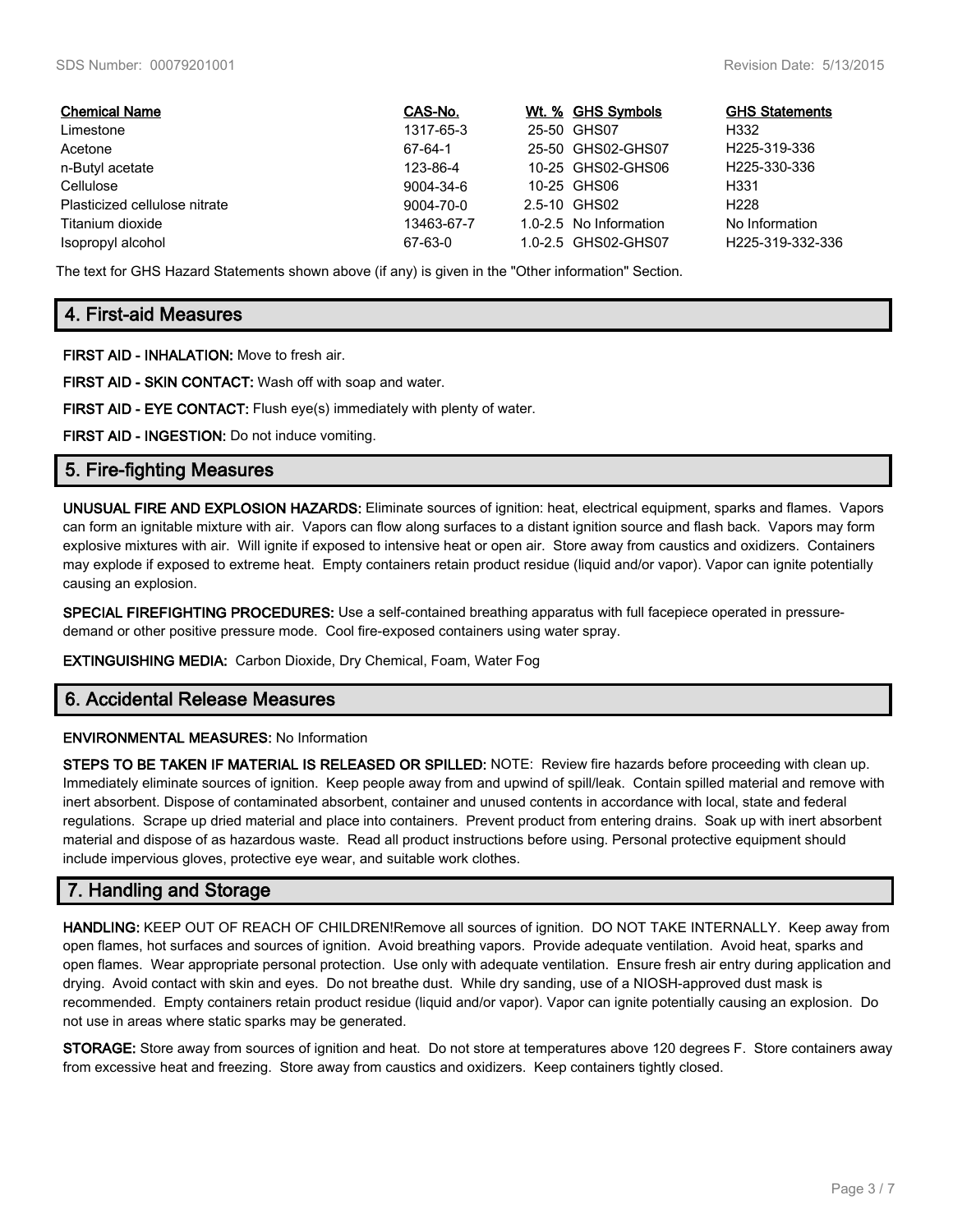### **8. Exposure Controls/Personal Protection**

| Ingredients with Occupational Exposure Limits |                      |                       |                                                                   |                         |  |  |  |
|-----------------------------------------------|----------------------|-----------------------|-------------------------------------------------------------------|-------------------------|--|--|--|
| <b>Chemical Name</b>                          | <b>ACGIH TLV-TWA</b> | <b>ACGIH-TLV STEL</b> | <b>OSHA PEL-TWA</b>                                               | <b>OSHA PEL-CEILING</b> |  |  |  |
| Limestone                                     | N.E.                 | N.E.                  | 15 mg/m3 TWA<br>total dust, 5 mg/m3<br>TWA respirable<br>fraction | N.E.                    |  |  |  |
| Acetone                                       | 500 ppm TWA          | 750 ppm STEL          | 1000 ppm TWA,<br>2400 mg/m3 TWA                                   | N.E.                    |  |  |  |
| n-Butyl acetate                               | 150 ppm TWA          | 200 ppm STEL          | 150 ppm TWA, 710 N.E.<br>mg/m3 TWA                                |                         |  |  |  |
| Cellulose                                     | 10 mg/m3 TWA         | N.E.                  | 15 mg/m3 TWA<br>total dust, 5 mg/m3<br>TWA respirable<br>fraction | N.E.                    |  |  |  |
| Plasticized cellulose nitrate                 | N.E.                 | N.E.                  | N.E.                                                              | N.E.                    |  |  |  |
| Titanium dioxide                              | 10 mg/m3 TWA         | N.E.                  | 15 mg/m3 TWA<br>total dust                                        | N.E.                    |  |  |  |
| Isopropyl alcohol                             | 200 ppm TWA          | 400 ppm STEL          | 400 ppm TWA, 980 N.E.<br>mg/m3 TWA                                |                         |  |  |  |

**Further Advice: MEL = Maximum Exposure Limit OES = Occupational Exposure Standard SUP = Supplier's Recommendation Sk = Skin Sensitizer N.E. = Not Established**

### **Personal Protection**



**RESPIRATORY PROTECTION:** When concentrations exceed the exposure limits specified, use of a NIOSH-approved dust, mist and fume respirator is recommended. Where the protection factor of the respirator may be exceeded, use of a full facepiece, supplied air, or Self Contained Breathing Apparatus (SCBA) may be necessary. If concentrations exceed the exposure limits specified, use of a NIOSH-approved supplied air respirator is recommended. Where the protection factor is exceeded, use of a Self Contained Breathing Apparatus (SCBA) may be necessary.



**SKIN PROTECTION:** Solvent-resistant gloves. Wear protective gloves.



**EYE PROTECTION:** Goggles or safety glasses with side shields.



**OTHER PROTECTIVE EQUIPMENT:** Provide eyewash and solvent impervious apron if body contact may occur. Solvent-resistant apron.



**HYGIENIC PRACTICES:** Remove and wash contaminated clothing before re-use.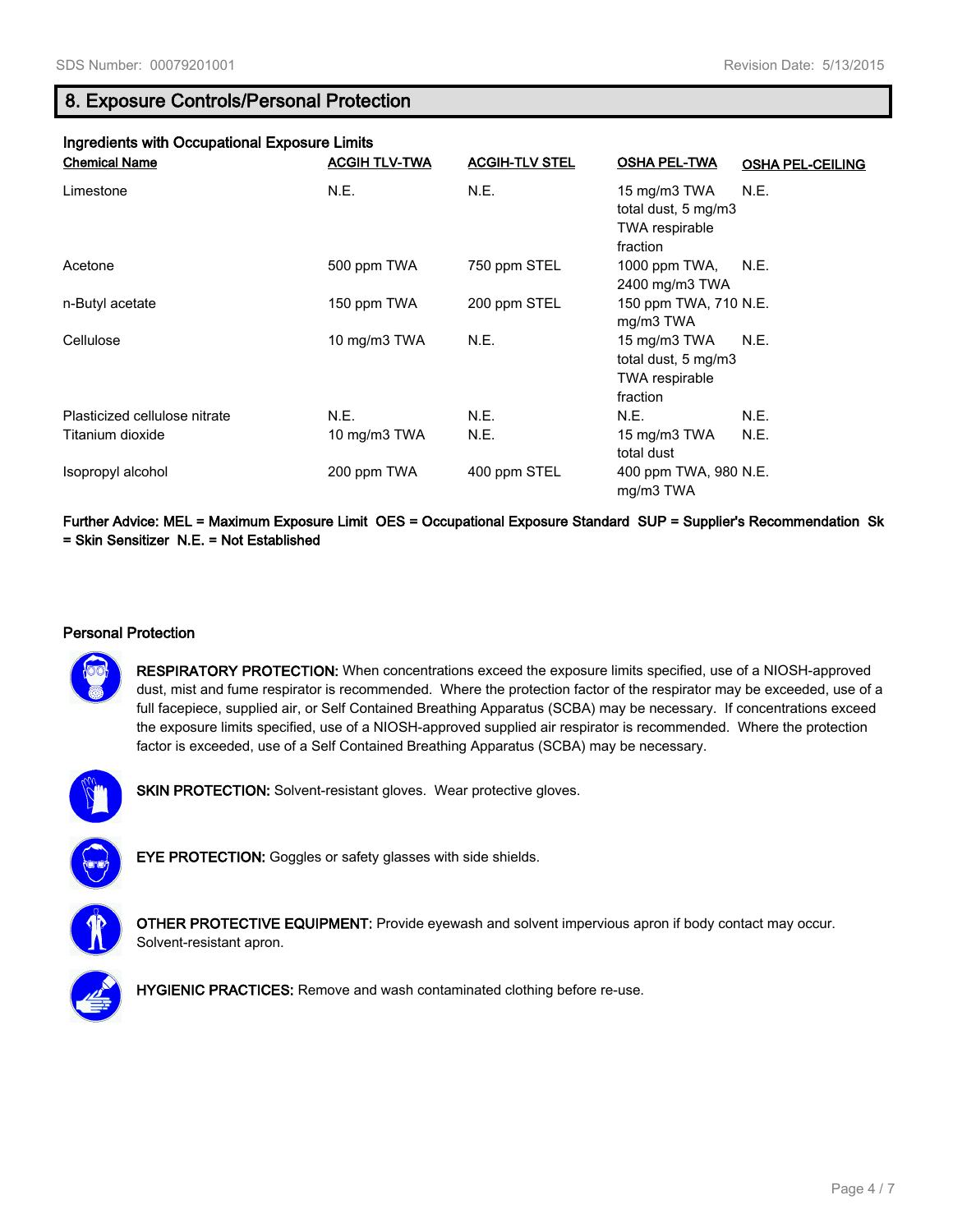### **9. Physical and Chemical Properties**

| Appearance:<br>Odor:<br>Density, g/cm3:<br>Freeze Point. °C:<br>Solubility in Water:<br>Decomposition Temperature, °C:<br>Boiling Range, °C:<br>Minimum Flash Point, °C: | Colored<br><b>Strong Solvent</b><br>$0.99 - 1.15$<br>Not Established<br>Not Established<br>Not Established<br>$N.I. - N.I.$<br>-15 | <b>Physical State:</b><br><b>Odor Threshold:</b><br>pH:<br>Viscosity (mPa.s):<br>Partition Coeff., n-octanol/water:<br><b>Explosive Limits, %:</b><br>Auto-Ignition Temperature, °C<br>Vapor Pressure, mmHg: | Paste<br>Not Established<br>Not Applicable<br>Not Established<br>Not Established<br>$N.I. - N.I.$<br>Not Established<br>No Information |
|--------------------------------------------------------------------------------------------------------------------------------------------------------------------------|------------------------------------------------------------------------------------------------------------------------------------|--------------------------------------------------------------------------------------------------------------------------------------------------------------------------------------------------------------|----------------------------------------------------------------------------------------------------------------------------------------|
| <b>Evaporation Rate:</b>                                                                                                                                                 | Faster Than n-Butyl Acetate                                                                                                        | Flash Method:                                                                                                                                                                                                | Seta Closed Cup                                                                                                                        |
| <b>Vapor Density:</b><br>Combustibility:                                                                                                                                 | Heavier Than Air<br>Does not Support Combustion                                                                                    |                                                                                                                                                                                                              |                                                                                                                                        |

(See "Other information" Section for abbreviation legend) (If product is an aerosol, the flash point stated above is that of the propellant.)

# **10. Stability and Reactivity**

**STABILITY:** Stable under recommended storage conditions.

**CONDITIONS TO AVOID:** Do not breathe dust. Avoid dust formation in confined areas. Excessive heat and freezing. Keep away from open flames, hot surfaces and sources of ignition. Keep away from oxidizing agents, strongly alkaline and strongly acid materials in order to avoid exothermic reactions.

**INCOMPATIBILITY:** Open flames, hot surfaces and sources of ignition. Keep away from strong oxidizing agents, heat and open flames. Exothermic reaction with strong acids. Incompatible with strong bases and oxidizing agents.

**HAZARDOUS DECOMPOSITION PRODUCTS:** Normal decomposition products, i.e., COx, NOx.

### **11. Toxicological Information**

**EFFECT OF OVEREXPOSURE - INHALATION:** Vapors are harmful when inhaled. Inhalation may cause irritation to the respiratory tract (nose, mouth, mucous membranes). Prolonged, repeated, or high exposures may cause irritation to the respiratory tract (nose, mouth, mucous membranes).

**EFFECT OF OVEREXPOSURE - SKIN CONTACT:** May cause skin irritation. May cause skin irritation in susceptible persons.

**EFFECT OF OVEREXPOSURE - EYE CONTACT:** May cause eye irritation. Contact with eyes may cause irritation.

**EFFECT OF OVEREXPOSURE - INGESTION:** Harmful or fatal if swallowed. If ingested, may cause depressed respiration.

**CARCINOGENICITY:** No Information

**PRIMARY ROUTE(S) OF ENTRY:** Inhalation, Skin Contact

#### **Acute Toxicity Values**

**The acute effects of this product have not been tested. Data on individual components are tabulated below**

| CAS-No.<br>1317-65-3 | <b>Chemical Name</b><br>Limestone | Oral LD50<br>6450 mg/kg Rat | Dermal LD50<br>>2000 mg/kg           | Vapor LC50<br>$>20$ mg/L |
|----------------------|-----------------------------------|-----------------------------|--------------------------------------|--------------------------|
| $67 - 64 - 1$        | Acetone                           | 5250 mg/kg mouse            | >15688 mg/kg rabbit                  | 50 mg/L Rat              |
| 123-86-4             | n-Butyl acetate                   | 14130 mg/kg Rat             | $>17600$ mg/kg Rabbit $>21$ mg/L Rat |                          |
| 9004-34-6            | Cellulose                         | >5000 mg/kg Rat             | >2000 mg/kg Rabbit                   | $>5.8$ ma/L Rat          |
| 9004-70-0            | Plasticized cellulose nitrate     | N.I.                        | N.I.                                 | N.I.                     |
| 13463-67-7           | Titanium dioxide                  | >10000 mg/kg Rat            | >5000 mg/kg Rabbit                   | $>20$ ma/L               |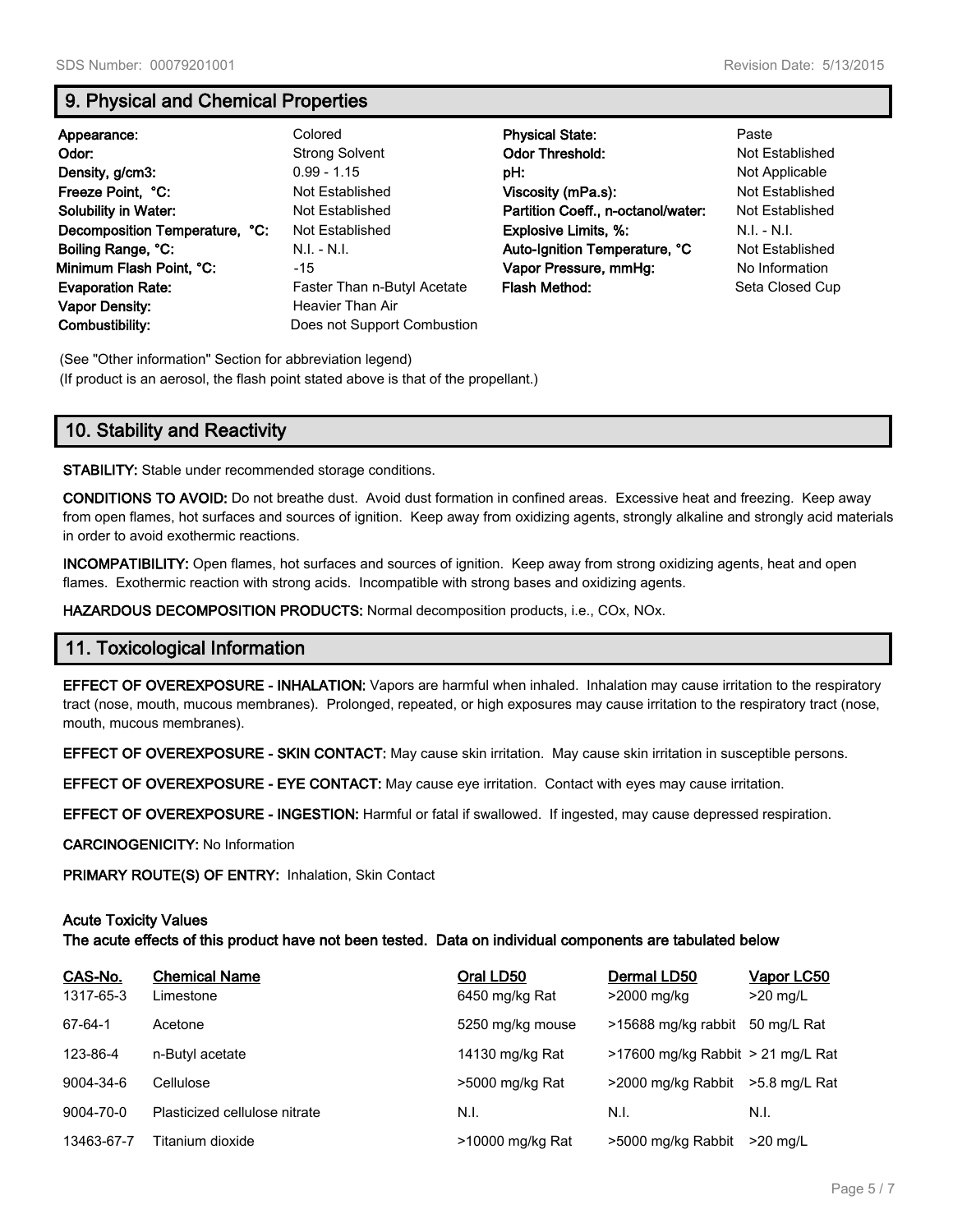67-63-0 Isopropyl alcohol 4396 mg/kg Rat 12800 mg/kg Rabbit N.I.

N.I. = No Information

### **12. Ecological Information**

**ECOLOGICAL INFORMATION:** Ecological injuries are not known or expected under normal use.

### **13. Disposal Information**

**DISPOSAL METHOD:** Residues and spilled material are hazardous waste due to ignitability. Dispose of material in accordance with all federal, state and local regulations. State and Local regulations/restrictions are complex and may differ from Federal regulations. Responsibility for proper waste disposal is with the owner of the waste. Do not flush into surface water or sanitary sewer system. Do not empty into drains. Do not re-use empty containers. The container for this product can present explosion or fire hazards, even when emptied. To avoid risk of injury, do not cut, puncture, or weld on or near this container.

**STEPS TO BE TAKEN IF MATERIAL IS RELEASED OR SPILLED:** NOTE: Review fire hazards before proceeding with clean up. Immediately eliminate sources of ignition. Keep people away from and upwind of spill/leak. Contain spilled material and remove with inert absorbent. Dispose of contaminated absorbent, container and unused contents in accordance with local, state and federal regulations. Scrape up dried material and place into containers. Prevent product from entering drains. Soak up with inert absorbent material and dispose of as hazardous waste. Read all product instructions before using. Personal protective equipment should include impervious gloves, protective eye wear, and suitable work clothes.

### **14. Transport Information**

#### **SPECIAL TRANSPORT PRECAUTIONS:** No Information

| DOT Proper Shipping Name:  | Flammable liquid, n.o.s. |                         |               |
|----------------------------|--------------------------|-------------------------|---------------|
| <b>DOT Technical Name:</b> | (Acetone)                | <b>Hazard SubClass:</b> | N.A.          |
| <b>DOT Hazard Class:</b>   |                          | DOT UN/NA Number:       | <b>UN1993</b> |
| <b>Packing Group:</b>      |                          |                         |               |

# **15. Regulatory Information**

### **U.S. Federal Regulations:**

### **CERCLA - SARA Hazard Category**

This product has been reviewed according to the EPA 'Hazard Categories' promulgated under Sections 311 and 312 of the Superfund Amendment and Reauthorization Act of 1986 (SARA Title III) and is considered, under applicable definitions, to meet the following categories:

Fire Hazard, Acute Health Hazard, Chronic Health Hazard

#### **SARA SECTION 313:**

This product contains the following substances subject to the reporting requirements of Section 313 of Title III of the Superfund Amendment and Reauthorization Act of 1986 and 40 CFR part 372:

### **Chemical Name CAS-No.**

Isopropyl alcohol 67-63-0

### **TOXIC SUBSTANCES CONTROL ACT:**

All ingredients in this product are either on TSCA inventory list, or otherwise exempt. This product contains the following chemical substances subject to the reporting requirements of TSCA 12(B) if exported from the United States:

No TSCA12(b) components exist in this product in concentrations at or above their thresholds.